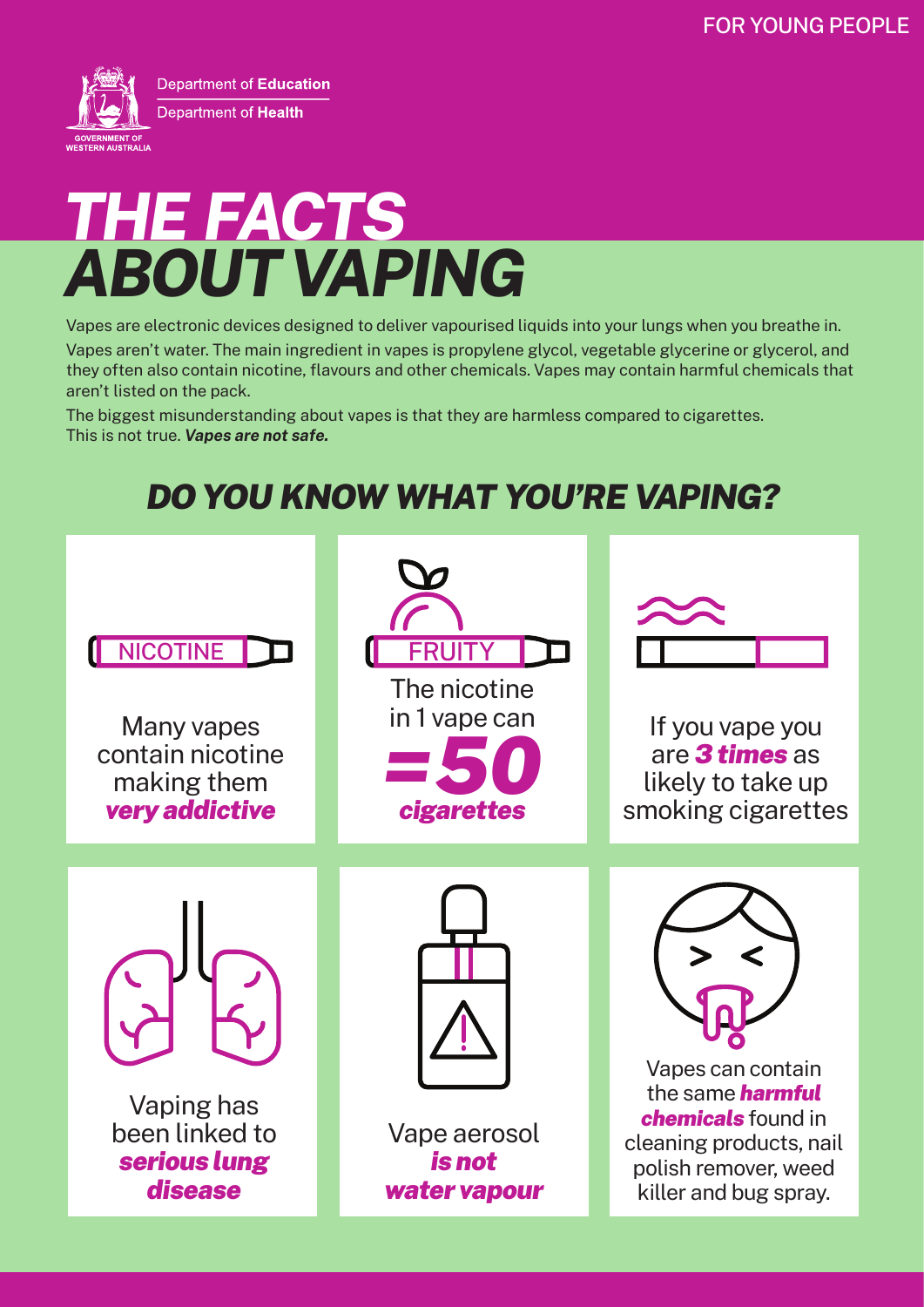### *VAPES ARE DESIGNED TO BE APPEALING TO YOU*

The flavours (e.g. watermelon, grape, caramel, bubble-gum, vanilla and mint) and colourful packaging used for vapes make them appealing. *Many vapes also contain nicotine, which you can become addicted to very quickly.* 

Tobacco companies are continuously looking for new customers. Vapes are a new way to get young people addicted to nicotine, which is often difficult to quit.



GRAPE ICE

Nicotine is a drug that is in many vapes and is very addictive for young brains. *It can cause long-lasting negative effects on your brain development.*

Nicotine changes the way brain synapses are formed in young people.

This can harm your ability to pay attention, learn and affect your mood and memory.

### *RISKS TO YOUR PHYSICAL AND MENTAL HEALTH*

*MOST YOUNG PEOPLE* 

*DO NOT VAPE*

Vaping may seem popular, but in fact, research shows that more than 4 in 5 (86.5%) young people *do not vape*. You might think vaping is harmless, but it isn't, and the serious consequences of vaping are just starting to emerge.

Vapes may expose you to chemicals at levels that have the potential to cause negative health effects. Vaping can impact your lungs and fitness. It can also leave you at increased risk of depression and anxiety. *Vaping has been linked to serious lung disease.* Importantly, many of the long-term harms of vaping are still unknown.

You're not vaping water. When you inhale from a vape you can be exposed to:

- the same harmful chemicals found in cleaning products, nail polish remover, weed killer and bug spray.
- toxins such as formaldehyde and heavy metals.
- ultrafine particles that can be inhaled deep into the lungs.
- flavouring chemicals such as diacetyl (a chemical linked to serious lung disease).

Vapes have even been known to explode causing serious burns.

## *DO YOU KNOW WHAT YOU'RE VAPING?*